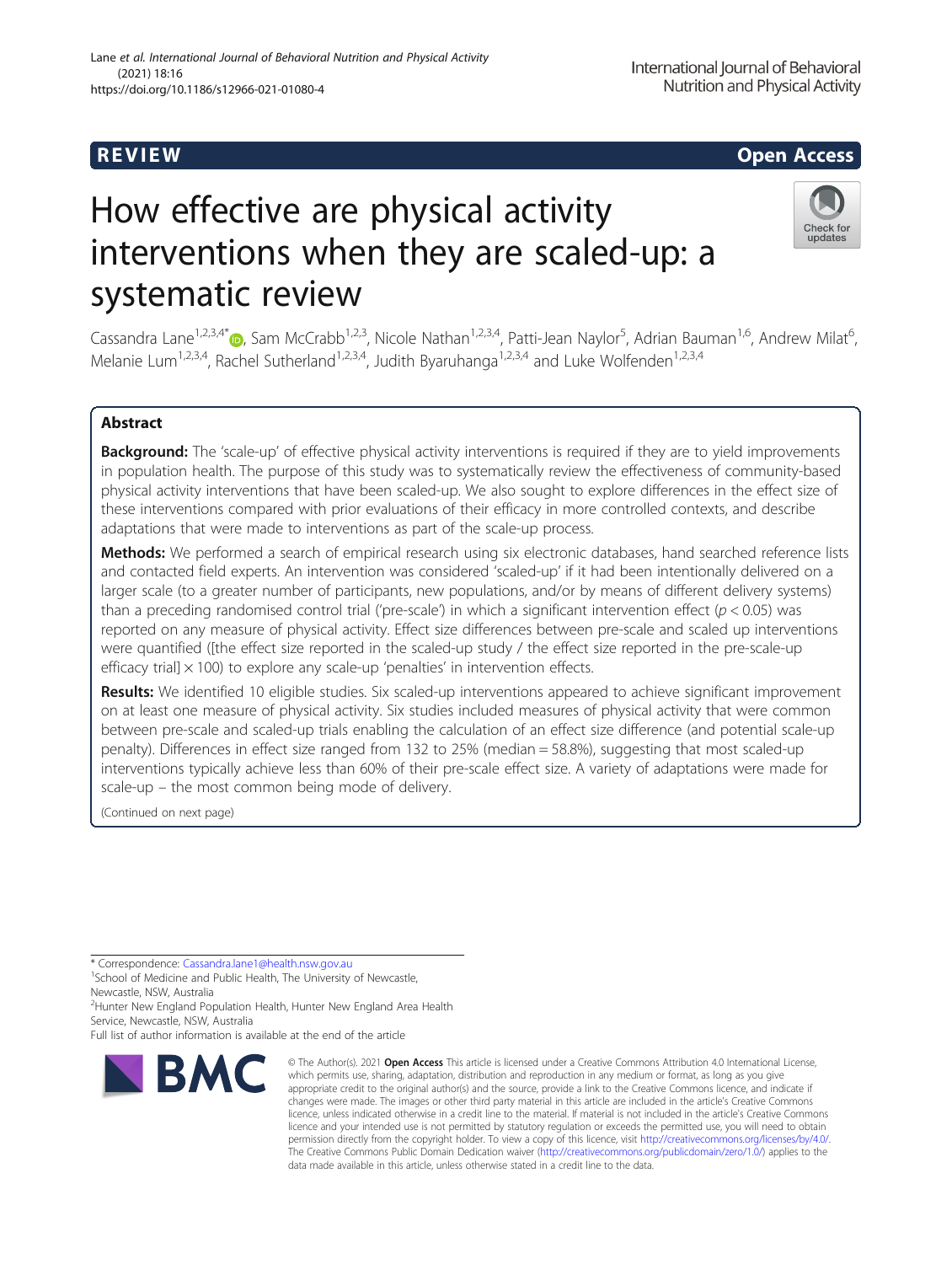# (Continued from previous page)

**Conclusion:** The majority of interventions remained effective when delivered at-scale however their effects were markedly lower than reported in pre-scale trials. Adaptations of interventions were common and may have impacted on the effectiveness of interventions delivered at scale. These outcomes provide valuable insight for researchers and public health practitioners interested in the design and scale-up of physical activity interventions, and contribute to the growing evidence base for delivering health promotion interventions at-scale.

Trial registration: PROSPERO [CRD42020144842.](https://www.crd.york.ac.uk/prospero/display_record.php?RecordID=144842)

Keywords: Physical activity, Scale-up, Scale-up penalty, Adaptations

# Background

Physical inactivity is a priority public health issue due to its high prevalence and contribution to the burden of disease [[1](#page-8-0)]. Although many interventions have been trialled internationally to increase levels of physical activity, few effective interventions are scaled-up to reach broader populations. Scaling up is a deliberate process of taking health interventions that have been proven effective on a small scale and expanding their reach into real world settings [\[2](#page-8-0)–[4](#page-8-0)]. The World Health Organization has identified scaling-up physical activity interventions as a priority, as doing so is required if they are to have a benefit at the population level [\[2](#page-8-0)].

The effectiveness of physical activity interventions when delivered at-scale is not yet well understood [\[4](#page-8-0)]. Most physical activity interventions are trialled under optimal research conditions often using resources, infrastructure and expertise that are not readily available in community or clinical settings [\[5,](#page-8-0) [6\]](#page-8-0). If found effective, it is suggested that these interventions be more broadly disseminated to reach a greater proportion of the population who could potentially benefit. However, it has been hypothesised that when delivered at-scale in more real-world contexts, the effects of interventions may attenuate – a phenomenon known as a "scale-up penalty"  $[7-9]$  $[7-9]$  $[7-9]$  $[7-9]$  or "voltage drop"  $[10]$ . We are not aware of any previous reviews characterising the effects of physical activity interventions that have been scaled-up. However, reviews examining the scale-up of other interventions indicate that an interventions' effect size at scale-up is generally lower than that reported in pre-scale evaluations, suggesting that scale-up penalties are common [\[7](#page-8-0), [9](#page-8-0)]. For example, a review of scaled-up developmental preventive interventions with criminal outcomes found that the effects of scaled-up interventions were typically 50–60% (median = 55%) lower [\[9\]](#page-8-0) than the corresponding prescale trial. Similarly, a review of scaled-up obesity interventions found that the effects of scaled-up interventions were typically 75% or less (median = 51.3%) of the effects reported in pre-scale up efficacy trials [[7\]](#page-8-0).

Adaptions to interventions are common in the process of scale-up [\[3](#page-8-0), [11,](#page-8-0) [12](#page-8-0)] and are often necessary to ensure that interventions can be delivered with the resources of agencies responsible for their implementation. They can

also assist the successful expansion of evidence-based practice into larger, uncontrolled environments by improving intervention fit within diverse contexts (e.g., different political climate, economic conditions, public interest) [\[13](#page-9-0)]. For example, interventions adapted for culture can be more effective [[14\]](#page-9-0) and McCrabb and colleagues found that cultural adaptations were made to deliver health interventions to other population groups [\[7](#page-8-0)]. Moreover, adaptations may assist to overcome barriers such as competing priorities within health systems, limited capacities of implementing organisations, and shortages of available resources to facilitate the scale-up process [\[15](#page-9-0)]. There are many benefits to adaptation processes for delivering interventions at-scale, however these can also have a detrimental impact on the effects of interventions [\[7](#page-8-0)–[9](#page-8-0)]. Research is needed to appraise intervention adaptations and their resulting impact on an interventions' scalability  $[16]$  $[16]$ . This is important for preparing health interventions for scale-up.

Knowledge of whether an intervention deemed effective may have a meaningful population level impact – and whether any adaptations were made that may have impacted this process – is important information for policy makers needing to make decisions regarding the allocation of resources in fiscally constrained environments. The literature regarding the effects and/or adaptations of scaledup physical activity interventions in community settings has not been subject to a systematic evidence synthesis. We sought to address this evidence gap to contribute to the growing evidence base for delivering health promotion interventions at-scale. Specifically, the objectives of this review were (1) to assess the effects of evidence-based health promotion interventions, delivered in community settings, on measures of physical activity following scale-up; (2) to describe differences in effects of interventions established prior to and following scale-up (scale-up penalty) for comparable measures of physical activity and (3) to describe adaptations made to physical activity interventions occurring as part of the scale-up process.

# Methods

The methods used for this review are based on an existing obesity intervention review by McCrabb and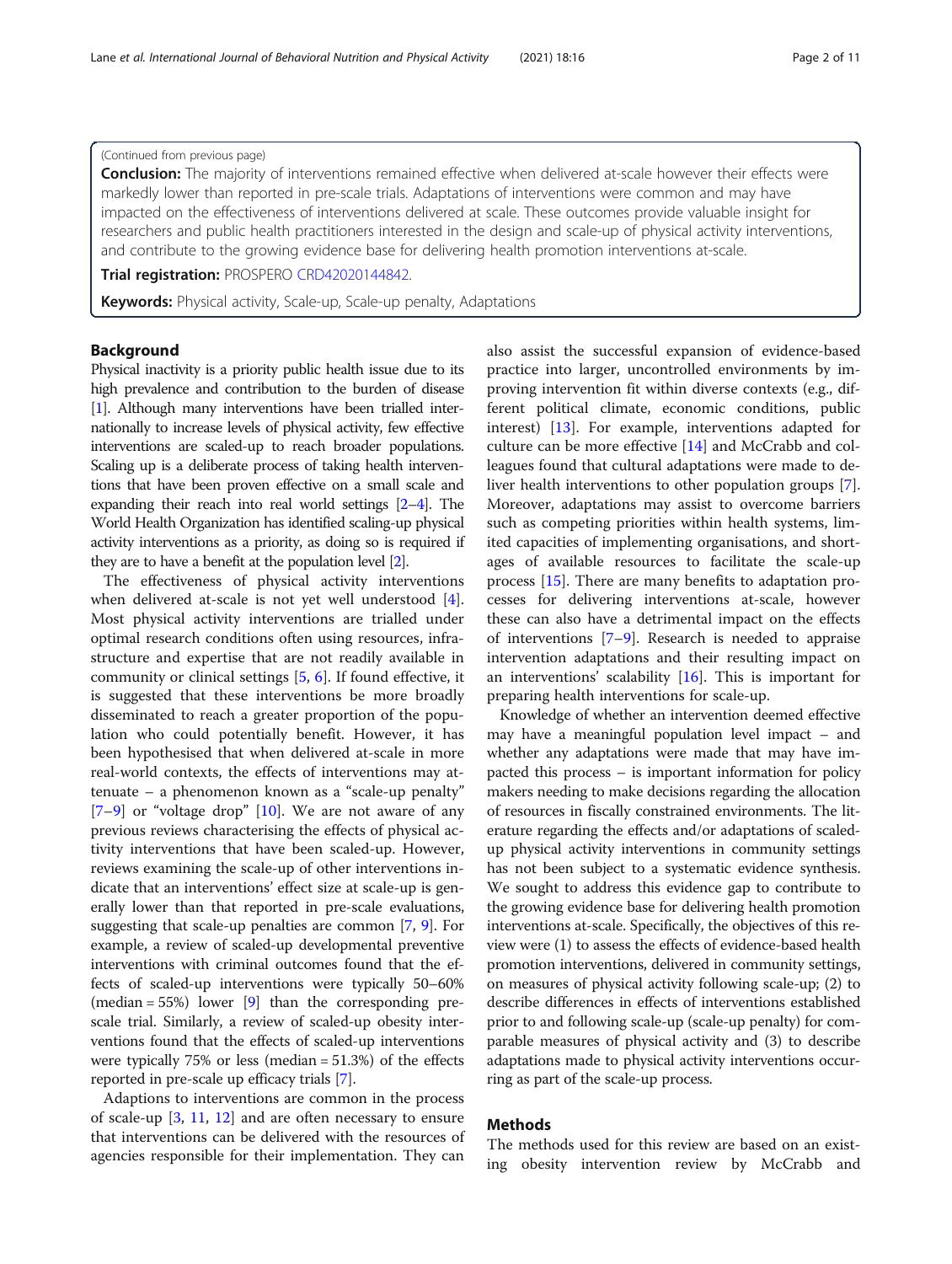colleagues [\[7](#page-8-0)] and were developed using guidance from the Cochrane Handbook for Systematic Reviews of Interventions Version 5.1.0 [\[17](#page-9-0)]. This review was registered with the international prospective register of systematic reviews (PROSPERO; registration number: CRD42020144842) and conducted as per the Preferred Reporting Items for Systematic Reviews and Meta-Analyses (PRISMA) guidelines.

#### Search

We performed a search in July 2019 of six electronic data bases (MEDLINE, EMBASE, PsycINFO, Cochrane Central Register of Controlled Trials [CENTRAL], CINA HL, Education Resources Information Center [ERIC]) using terms from reviews by Milat et al. [\[18](#page-9-0)], Reis et al. [[13\]](#page-9-0), and Charif et al. [[19\]](#page-9-0) relating to scaling-up, physical activity, nutrition, obesity and study design (see Additional file [1](#page-8-0)). We sought to identify further eligible studies by first reference scanning comprehensive systematic reviews of physical activity interventions and their implementation across a range of settings [\[20](#page-9-0)–[23](#page-9-0)] and second, by forward searching via (i) contact with field experts, (ii) contact with authors of interventions included in key systematic reviews, and (iii) email with authors of eligible papers.

#### Eligibility criteria

Participants of eligible trials included children, adults and families that have been exposed to a scaled-up health promotion intervention that aimed to improve participants' physical activity. Studies assessing the intervention were eligible if they were one of a pair of reports (a pre-scale trial and a scaled-up study) which fit the following criteria: (A) the pre-scale report was a randomised controlled trial (RCT) with evidence of efficacy (statistical significance of  $p < 0.05$ ) for at least one trial physical activity outcome measured at the individual level; and (B) the scaled-up study reported on the intentional delivery of the intervention to a greater number of individuals than that of the pre-scale trial. We included interventions that had been vertically scaled (introduced across a whole system at the same time; e.g. a mandated policy or practice) or horizontally scaled (gradually introduced across different sites or groups over time; e.g. phased implementation) [[3\]](#page-8-0) to a greater number of participants, new populations, and/or by the means of different delivery systems [[24\]](#page-9-0). For scaled-up studies, we considered studies of any randomised or non-randomised trial design so long as they included at least one measure of physical activity using either objective (e.g., pedometers, accelerometers) or self-reported (e.g., self-reported metabolic equivalent of task [MET]) measures. The report pair (pre-scale and scaled-up) did not have to share a common outcome measure, and studies could be focused on any health-related behaviour, such as obesity or nutrition, provided that they reported on a physical activity outcome. Studies were excluded if (i) participant groups were selected on the basis of pre-existing disease or medical condition, (ii) the primary purpose was replication of the intervention, (iii) they were performed in medical/clinical settings, or (iv) the finding of effectiveness at pre-scale was at the sub-group level.

# Data screening

Title, abstract and full text screening occurred independently by two review authors not blinded to the author or journal information. Google translate was used to assess eligibility of abstracts or articles not published in English. Full texts of manuscripts were obtained for all potentially eligible trials for further examination. Decisions regarding inclusion were made between the review author pair and a third reviewer was consulted to resolve any contrariety.

## Data extraction and management

Two review authors independently extracted data and reached consensus for the following: (i) the characteristics of included studies, such as the country and year of publication, sample, study design, trials measures, and outcomes; (ii) the translation stage of each intervention, categorised using the pathways to scaling-up public health interventions described by Indig et al. [[25\]](#page-9-0) (efficacy, effectiveness, implementation, or dissemination); (iii) the nature of any adaptations made for scale-up as characterised using a modified Adaptome model [\[26](#page-9-0)]; (iv) information to enable assessment of study quality; and (v) any measures of physical activity reported in a standardised way across both trials (objective and/or subjective measurements).

## Data synthesis

The study characteristics and key findings for measures of physical activity of scaled-up studies are described in Additional file [3.](#page-8-0) Authors of included studies were emailed where questions of study design, methods, intervention adaptations and/or physical activity outcomes arose during any step of data synthesis. Physical activity outcomes were defined using the inventory of physical activity measures provided by Sylvia and colleagues [[27\]](#page-9-0).

We synthesised data in relation to the specific study objectives. First, given the heterogeneity among included studies, we narratively synthesised the effects of interventions on measures of physical activity reported in the included scaled-up studies. Second, we assessed differences in effect size from pre-scale trials to scaled-up studies using the extracted measures reported in a standardised way across both reports. Where a standardised measure was not directly conveyed in each, we sought to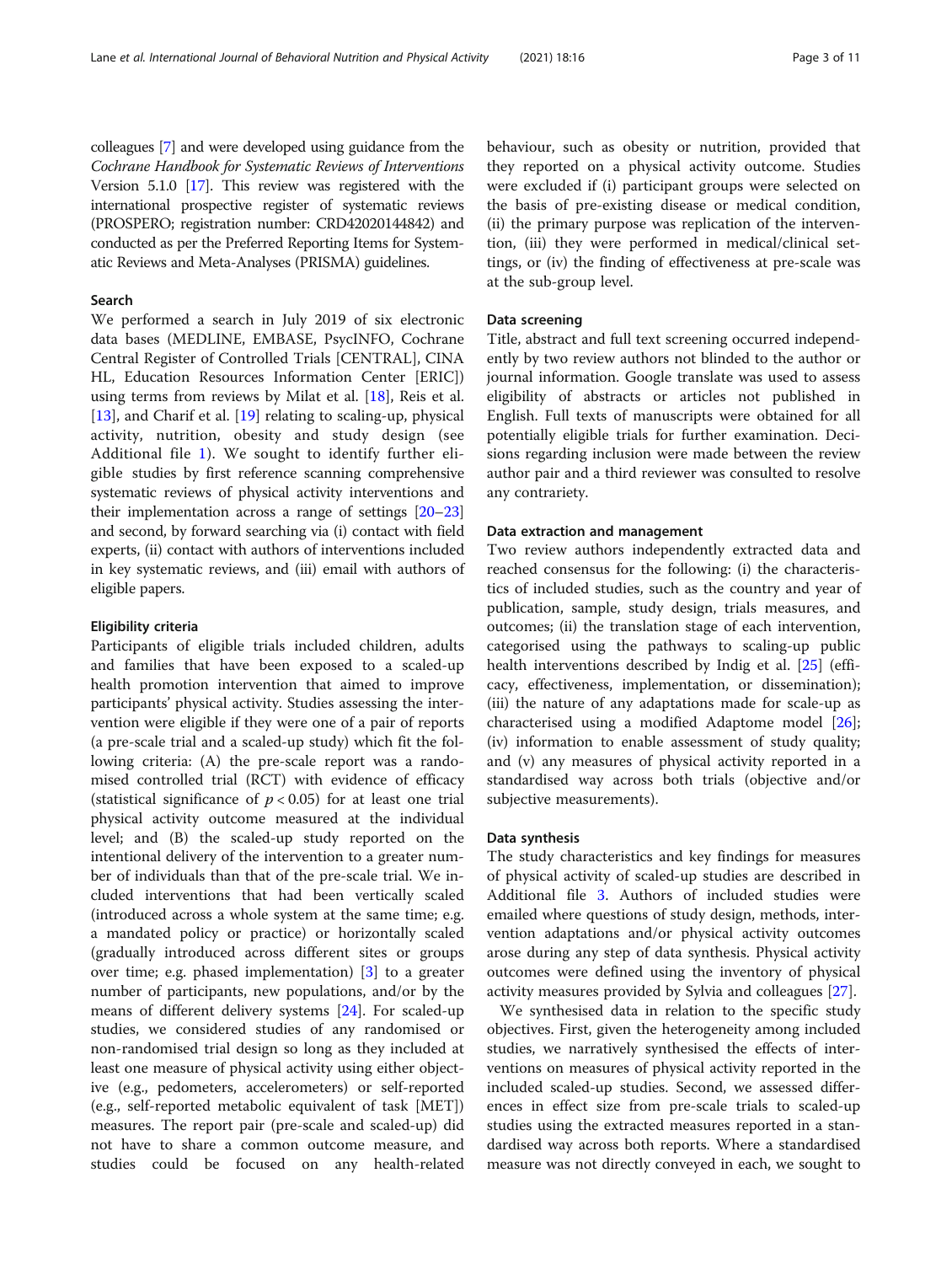calculate a standardised measure for comparison if sufficient data were provided. For example, the physical activity outcome of MET-minutes per week were reported differently across one evaluation pair: the intervention effect was expressed as a regression coefficient in the pre-scale trial [[28\]](#page-9-0) and a between-group difference in the scaled-up study [\[29\]](#page-9-0). We were able to calculate the between-group difference for the pre-scale trial using the reported pre- and post-intervention MET-minutes per week for intervention and control groups. Thus, we computed a standardised measure for comparison where it was not originally available.

To assess any scale-up penalty, differences in effect size were quantified using the following formula: effect size reported in the scaled-up study divided by the effect size reported in the pre-scale trial and then multiplied by 100. A calculation of 100% indicated that the intervention tested in the scaled-up study had an effect equal to that achieved in the pre-scale trial; values > 100% indicated that the intervention tested in the scaled-up study had a greater effect than it did in the pre-scale trial; and values < 100% indicated that a proportion of the intervention effect was retained following scale-up (a scale-up penalty had occurred). Specific scale-up penalties may be inferred by subtracting the proportion of the intervention effect retained from 100. For example, 25% denoted that the intervention tested in the scaled-up study retained a quarter of the intervention effect following scale-up and had consequently suffered a scale-up penalty of 75%.

Third, we narratively recorded any adaptations made to the intervention based on manuscripts reporting on the pre-scale trial and subsequent scaled-up study. We then searched Google and Google Scholar to identify [supplementary material,](#page-8-0) such as additional studies or published protocols, for additional information where descriptions of interventions within manuscripts were limited, incomplete or unclear.

Adaptations were classified according to the Adaptome model [\[26\]](#page-9-0) as:

- (a) Service setting adaptations adaptations to elements of the environment where the intervention delivery takes place, such as the physical location and/or the facilitator.
- (b) Target audience adaptations adaptations to the population of interest and/or the 'fit' for the population of interest, such as expanding eligibility criteria to include students of different grades.
- (c) Mode of delivery adaptations adaptations to the channel used to deliver the intervention, such as changed frequency of sessions and/or delivering the session in-person versus via the internet.
- (d) Cultural adaptations adaptions to improve cultural appropriateness of an intervention, such as translating resources into other languages used by populations of interest.
- (e) Other adaptations that do not fall into the prior categories, such as the addition of a marketing scheme and/or reducing the monetary value of provided resources.

# Results

Figure [1](#page-4-0) displays a PRISMA diagram for this systematic review. The search of databases and additional records identified 5441 titles to screen for eligibility. We contacted corresponding authors of 301 potentially eligible trials, and eight key stakeholders from relevant international organisations. An initial 18 pairs of studies were identified as eligible, six of which were excluded at data extraction for various reasons: the RT for TEENS intervention [\[30\]](#page-9-0) had been scaled up from an efficacy trial with a statistically significant effect for muscular fitness only, and not for measures of physical activity [[31](#page-9-0)]; the replicated efficacy trial of the CATCH program in Texas was quasi-experimental [\[32](#page-9-0)] and there were no evaluations following the original efficacy trial [\[33](#page-9-0)] that reported on the intervention with an expanded reach; the pre-scale trial associated with both FUN5! [\[34\]](#page-9-0) and SPARK [\[35\]](#page-9-0) were quasi-experimental (one school was purposefully assigned to the control group to account for attrition issues)  $[35]$  $[35]$ ; the original pre-scale trial of EPODE was a non-RCT design  $[36]$  $[36]$ ; and it was unclear whether randomisation had been used in the efficacy trial of Exercise Your Options [\[37\]](#page-9-0). The Healthy School Start study [\[38](#page-9-0)] was excluded after data extraction as the finding of effectiveness in the pre-scale efficacy trial was the result of sub-group analysis [\[39](#page-9-0)]. We included a total of 10 scaled-up interventions for review. Table [1](#page-4-0) lists the initial interventions tested for efficacy in the pre-scale RCTs and the corresponding scaled-up intervention. Additional file [2](#page-8-0) provides an overview of the quality of evidence (internal validity of each study) as assessed using Cochrane's Risk of Bias tool described in the Cochrane Handbook for Systematic Reviews of Interventions [\[17\]](#page-9-0).

# Characteristics of included studies

Additional file [3](#page-8-0) provides characteristics of the 10 scaled-up studies included in this review. Three trials focused exclusively on physical activity improvements and the remaining seven trials included physical activity as part of a broader health promotion program for either obesity prevention or a general healthy lifestyle.

Four studies were conducted in Australia [\[46](#page-9-0), [48,](#page-9-0) [50](#page-9-0), [53](#page-9-0)]; two in the United States [\[44](#page-9-0), [55\]](#page-9-0); one each from Canada  $[41, 42]$  $[41, 42]$  $[41, 42]$  $[41, 42]$ , the United Kingdom  $[51]$  $[51]$ , and China  $[57]$ ; and the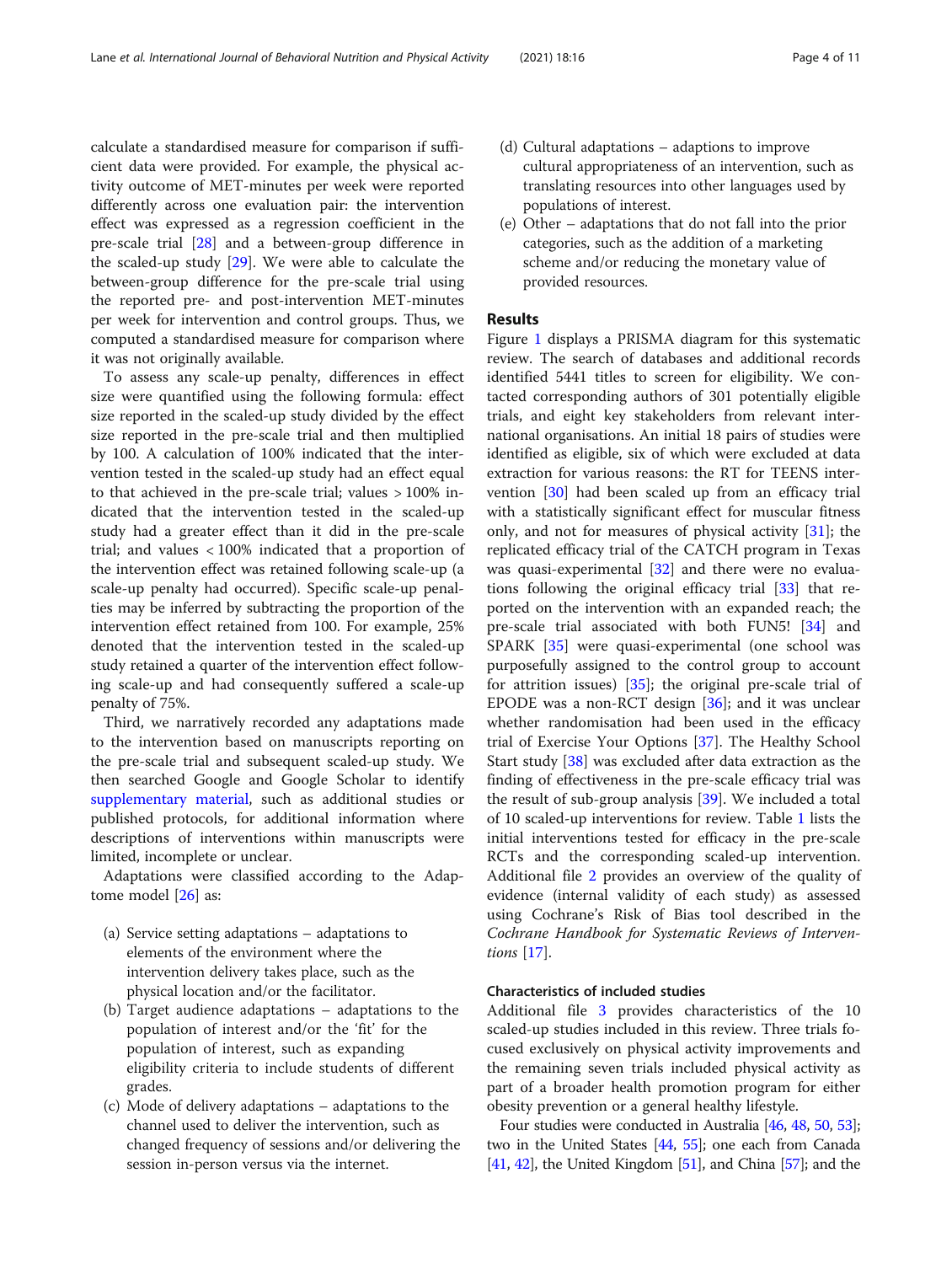<span id="page-4-0"></span>

remaining study was conducted across multiple countries (Netherlands, Norway, Portugal, and the United Kingdom) [[29](#page-9-0)].

Target populations of the scaled-up studies varied; two focused on parent-child dyads [[46\]](#page-9-0) (one with fathers only [[48\]](#page-9-0)); three on primary school students from a variety of grades (grades  $3-7$ )  $[41, 42, 53, 57]$  $[41, 42, 53, 57]$  $[41, 42, 53, 57]$  $[41, 42, 53, 57]$  $[41, 42, 53, 57]$  $[41, 42, 53, 57]$  $[41, 42, 53, 57]$  $[41, 42, 53, 57]$ ; two on women only (40 years or older [[55\]](#page-9-0) and 18–50 years of

|  | <b>Table 1</b> List of included scaled-up interventions and the |
|--|-----------------------------------------------------------------|
|  | corresponding pre-scale efficacy trial intervention             |

| <b>Pre-scale intervention</b><br>name | Scaled-up intervention name<br>(population, focus)            |  |  |
|---------------------------------------|---------------------------------------------------------------|--|--|
| AS! BC [40]                           | <b>AS! BC</b> (children, physical activity) [41, 42]          |  |  |
| CHAMPS II [43]                        | <b>CHAMPS III</b> (older adults, physical activity) [44]      |  |  |
| <b>FFIT [28]</b>                      | <b>EuroFIT</b> (men, lifestyle) [29]                          |  |  |
| <b>MEND [45]</b>                      | <b>Go4Fun</b> (children, obesity) [46]                        |  |  |
| <b>HDHK [47]</b>                      | <b>HDHK</b> (children, obesity) [48]                          |  |  |
| HeLP-her [49]                         | <b>HeLP-her</b> (women, weight) [50]                          |  |  |
| <b>MEND [45]</b>                      | MEND 7-13 (children, obesity) [51]                            |  |  |
| SCORES [52]                           | <b>SCORES</b> (children, physical activity) [53]              |  |  |
| Strong Women-Healthy<br>Hearts [54]   | <b>Strong Women-Healthy Hearts (women,</b><br>lifestyle) [55] |  |  |
| CLICK-obesity [56]                    | YOG-Obesity (children, lifestyle) [57]                        |  |  |

age  $[50]$  $[50]$ , one on men only  $(30-65 \text{ years of age})$   $[29]$  $[29]$ , and the last on older adults (65 years or older) [[44](#page-9-0)].

Four scaled-up studies used a cluster RCT design [[41](#page-9-0), [42,](#page-9-0) [50,](#page-9-0) [53,](#page-9-0) [57](#page-10-0)], two used a RCT with participants randomised at the individual level [[29,](#page-9-0) [48\]](#page-9-0), three used a preand-post, non-controlled design [[44,](#page-9-0) [46,](#page-9-0) [55\]](#page-9-0), and one study used an intervention evaluation [[51\]](#page-9-0). Of the scaled-up intervention studies, eight were classified as dissemination efforts [[41,](#page-9-0) [42](#page-9-0), [44](#page-9-0), [46,](#page-9-0) [48](#page-9-0), [51](#page-9-0), [53,](#page-9-0) [55,](#page-9-0) [57](#page-10-0)], and two as effectiveness [[29,](#page-9-0) [50\]](#page-9-0).

# The effectiveness of scaled-up interventions in improving physical activity

Overall, the majority of interventions (6/10) significantly improved at least one measure of physical activity when scaled-up [\[29](#page-9-0), [46,](#page-9-0) [48](#page-9-0), [53,](#page-9-0) [55](#page-9-0), [57](#page-10-0)]. Four of these findings were from controlled trials randomised at the individual or cluster level. Compared to controls, objectively assessed steps-per-day significantly increased by both children and fathers in the HDHK RCT [[48\]](#page-9-0) as well as participants in the EuroFIT RCT [[29](#page-9-0)]. The SCORES cluster RCT [\[53](#page-9-0)] showed no significant intervention effect on the primary outcome of students' total daily minutes of moderate vigorous physical activity (MVPA), however improvements were found with other measures of student physical activity including overall daily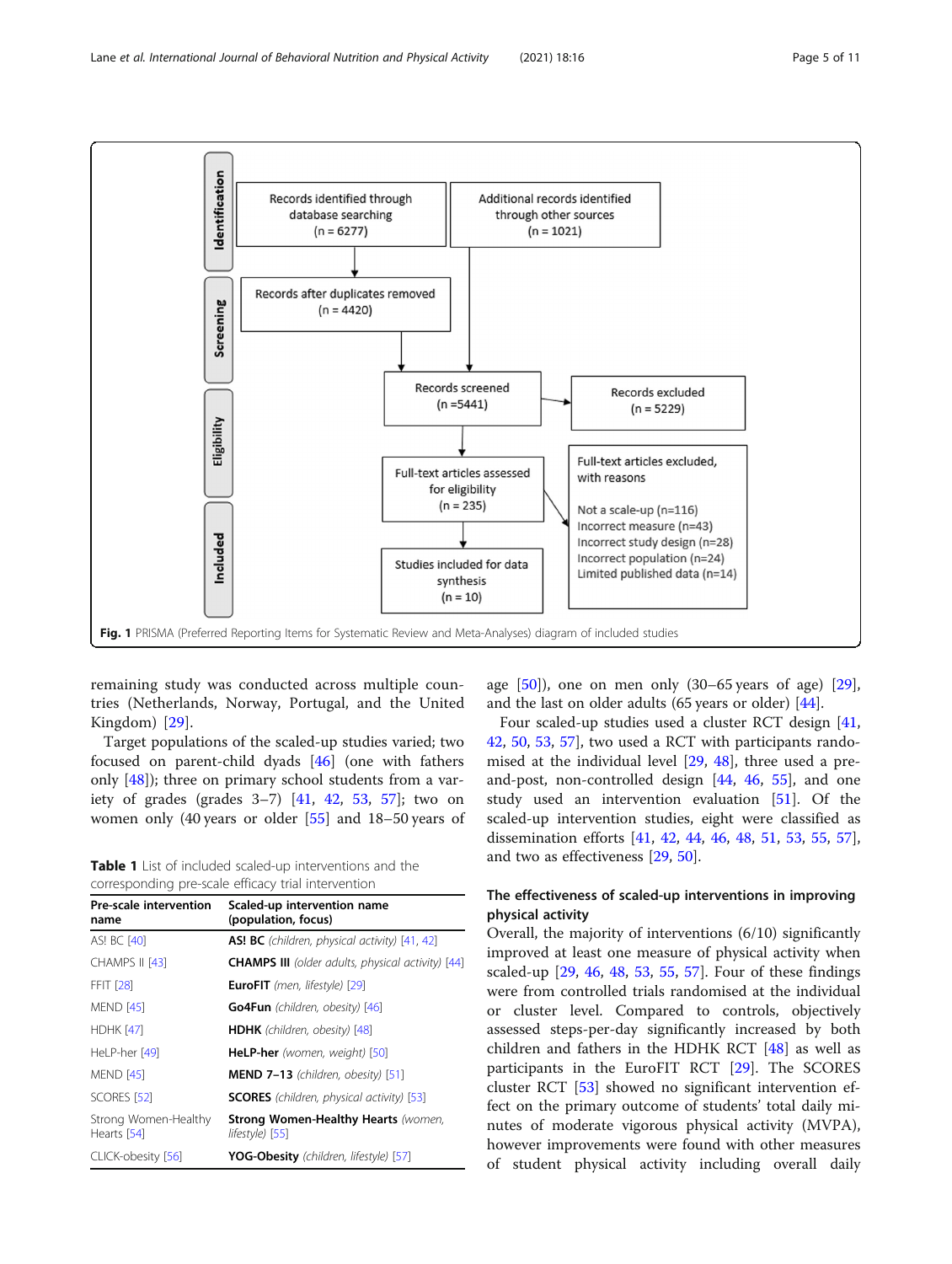vigorous activity, school-day MVPA and school-day vigorous activity. The YOG-Obesity cluster RCT [\[57\]](#page-10-0) also found an intervention effect for students' subjectively assessed MVPA. Differently, no significant improvements were found in the HeLP-her cluster RCT [\[50\]](#page-9-0) for women's self-reported physical activity (Additional file [3](#page-8-0)).

The other two scaled-up evaluations that found improvements in physical activity used pre- and post- evaluations. Following the intervention, children in Go4Fun [[46\]](#page-9-0) increased the number of days/week they spent in ≥1 h of physical activity and improved their cardiovascular fitness levels while women in StrongWomen-Healthy Hearts [[55](#page-9-0)] increased their mean MET-minutes per week (Additional file [3](#page-8-0)). Differently, self-reported levels of physical activity by participants in CHAMPS [[44\]](#page-9-0) did not significantly improve from pre- to post-intervention (Additional file [3](#page-8-0)).

The physical activity impacts of the remaining two scaled-up evaluations included in this review are unknown: AS! BC [\[41](#page-9-0), [42](#page-9-0)] reported on intermediate measures of physical activity (teachers delivered minutes of physical activity) not on the direct physical activity

outcomes of participants [\[41](#page-9-0), [42\]](#page-9-0), and MEND 7–13 focused on BMI and omitted measures of physical activity [[51\]](#page-9-0) (Additional file [3](#page-8-0)).

# The effect size difference from pre-scale to scaled-up (scale-up penalty)

Seven studies included at least one standardised measure of physical activity – or sufficient data for our review team to calculate a standardised measure – in both the pre-scale efficacy trial and scaled-up study. The first two columns of Table 2 displays the measures of physical activity common to both reports and column three reports the corresponding proportion of the efficacy trial effect size achieved in the scaled-up trial.

Differences in effect size (i.e., the proportion of efficacy) from pre-scale to scaled-up trials varied. Six trial pairs provided a total of nine comparable measures of physical activity, with differences in effect ranging from 132 to 25% (median = 58.8%; Table 2). Two measures from separate RCTs reported larger effect sizes at follow-up: EuroFIT [\[29](#page-9-0)] retained 105.9% of men's total MET-min/week and HDHK [\[48](#page-9-0)] retained 132.3% of

Table 2 Effect size difference calculated using measures of physical activity common to both pre-scale trial and scaled-up study

| <b>Pre-Scale RCT</b>                                                                                                                                | Scaled-up Study                                                                                                                                                           | Proportion (%) of<br>the Efficacy Trial<br><b>Effect Size Achieved</b><br>in the Scaled-up Study |
|-----------------------------------------------------------------------------------------------------------------------------------------------------|---------------------------------------------------------------------------------------------------------------------------------------------------------------------------|--------------------------------------------------------------------------------------------------|
| <b>RCT</b><br>Change in intervention group at 12 month follow-up<br>Weekly caloric expenditure in PA (kcal/week)<br>$+687, P < 001$                 | Pre-post non controlled design<br>Change in intervention group at 6 month follow-up<br>Weekly caloric expenditure in PA (kcal/week)<br>$+213, P = 0.10$                   | 31.0                                                                                             |
| <b>RCT</b><br>Adjusted b/n group difference at 12 weeks and<br>12 months follow-up<br><b>Total MET-min/week</b><br>12 weeks: 1485<br>12 months: 844 | <b>RCT</b><br>Adjusted b/n group difference at 12 weeks and<br>12 months follow-up<br><b>Total MET-min/week</b><br>12 weeks: 1020, P < 0.001<br>12 months: 894, P < 0.001 | 68.7<br>105.9                                                                                    |
| <b>RCT</b><br>Within-subjects change at 6 month follow-up<br>Recovery heart rate (beats min-1)<br>$-17.9, P < 0.0001$                               | Pre-post non controlled design<br>Within-subjects change post-intervention<br>(10-week follow-up)<br>Recovery heart rate (beats $min - 1$ )<br>$-4.64, P = 0.002$         | 25.9                                                                                             |
| <b>RCT</b><br>Mean difference b/n groups at 3 month follow-up<br>Mean steps per day for fathers<br>2139<br>Mean steps per day for children<br>1228  | <b>RCT</b><br>Mean difference b/n groups at 14 weeks<br>Mean steps per day for fathers<br>1258, $P = 0.04$<br>Mean steps per day for children<br>1625, $P = 0.01$         | 58.8<br>132.3                                                                                    |
| Hel P-her<br><b>RCTA</b><br>djusted between group difference at 12 month follow-up<br>Activity self-management score<br>0.24, $P < 0.001$           | <b>RCT</b><br>Adjusted between group difference at<br>12 month follow-up<br>Activity self-management<br>score $0.06$                                                      | 25.0                                                                                             |
| <b>RCT</b><br>Adjusted b/n group difference at 6 month follow-up<br>Total daily MVPA (minutes)<br>5.7, $P = 0.194$<br>Within-school MVPA (minutes)  | <b>RCT</b><br><b>Total daily MVPA (minutes)</b><br>1.96, $P = 0.48$<br>Within-school MVPA (minutes)                                                                       | 34.4<br>70.7                                                                                     |
|                                                                                                                                                     | 4.1, $P = 0.211$                                                                                                                                                          | Adjusted b/n group difference at 6 month follow-up<br>2.90, $P = 0.05$                           |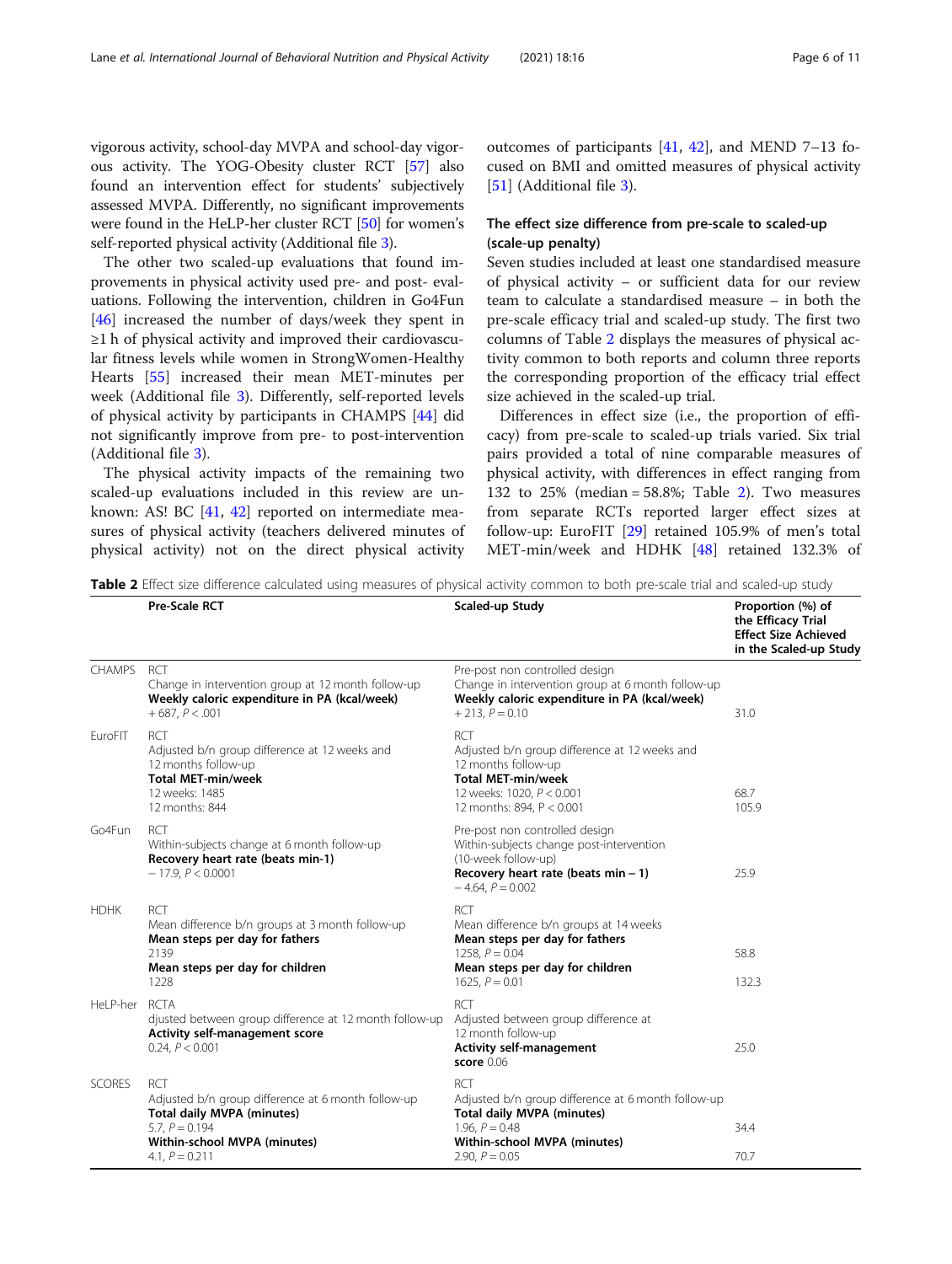children's mean steps per day. Across all six trial pairs however, the effect size on a measure of physical activity was lower, ranging from 29 to 75% (median = 65.6%) of the effect reported in the pre-scale trial and so representing a scale-up penalty.

# Adaptations occurring for scale-up

Table 3 displays the categories of adaptations that were reported as part of the scale-up process for each intervention. The most commonly reported adaptation among interventions was "mode of delivery", with all but one intervention reporting at least one adaptation in this category. An example of an adaption of mode of delivery was the addition of a novel technology worn by participants' in EuroFIT as a means of self-monitoring physical activity [[29\]](#page-9-0). The second most common was "other" (8/ 10) which included any adaptations that did not fall under the Adaptome [\[26](#page-9-0)] categories; for example, the equipment packs provided to SCORES intervention schools were cost-reduced by AUD \$820 each [[53](#page-9-0)] and the AS! BC intervention added a healthy eating component [[41,](#page-9-0) [42](#page-9-0)]. The next most common was "service setting" (7/10), for example the HDHK workshops were conducted at local schools as opposed to the University [[48\]](#page-9-0). Within the remaining categories, four of the 10 intervention trials reported relevant adaptations that fell within "target audience" (e.g., the YOG-Obesity program included an additional three grades of students [\[57](#page-10-0)]) and three that fell within "cultural" (e.g., CHAMPS III materials were translated into Spanish [[44](#page-9-0)]). A synopsis of each pre-scale intervention and details of adaptations made for the subsequent scaled-up variation is provided in Additional file [4.](#page-8-0)

# **Discussion**

This review answers important questions to assess the potential public health benefits of physical activity interventions delivered at-scale. We found that interventions identified as efficacious in controlled research conditions

often remained so when scaled-up, although they typically are able to achieve a fraction of the effect sizes reported in pre-scale efficacy trials. With the exception of two improved physical activity outcomes, the effects of scaled-up interventions were lower than at pre-scale (median of 58.8%), suggesting that over half of the effect size might be lost following scale-up. The review also identified that intervention adaptations were common as part of the scale-up process, particularly those made to an interventions' mode of delivery.

Broadly, the findings of this review are consistent with that of other research regarding the effects of interventions when scaled-up and the extent of the scale-up penalty. Systematic reviews of scaled-up preventive criminological interventions (1) and obesity interventions (2) have similarly found that interventions delivered at scale produce statistically significant effects, but that these effects are often heavily discounted relative to pre-scale evaluations – retaining a median effect size of 55 and 51.3%, respectively. While systematic review evidence suggests that any increased bout of physical activity is associated with improved health outcomes [\[58](#page-10-0)], reductions in effects at scale are important considerations for health policy makers given the size of investments required to scale-up interventions. This may be particularly the case among physical activity interventions where effect sizes reported among reviews of pre-scale efficacy trials are modest and further reductions in effect may yield marginal benefits to community health [\[5](#page-8-0)]. Nonetheless, this review identified two trials in which greater effect sizes were reported at scale. Further understanding of the types of interventions, delivery systems and context in which improvements in effects can be achieved represents an important area for future health research in order to maximise the potential impact of scaling physical activity interventions.

Consistent with the review by McCrabb and colleagues (2), we found that the most frequently reported adaptations were categorised as "mode of delivery". Similarly, a

**Table 3** Adaptations made to physical activity interventions for scale-up based on the Adaptome model [[26](#page-9-0)]

|               | <b>Mode of Delivery</b> | <b>Service Setting</b> | <b>Target Audience</b> | Cultural | Other |
|---------------|-------------------------|------------------------|------------------------|----------|-------|
| AS! BC        | X                       | X                      | Χ                      |          | Χ     |
| <b>CHAMPS</b> | X                       | X                      |                        | $\times$ |       |
| EuroFIT       | X                       |                        |                        | $\times$ | X.    |
| Go4Fun        | X                       | X                      |                        | $\times$ | Χ     |
| <b>HDHK</b>   | X                       | X                      |                        |          |       |
| HeLP-her      | X                       | X                      | Χ                      |          | Χ     |
| MEND 7-13     |                         |                        |                        |          | Χ     |
| <b>SCORES</b> | X                       | X                      | Χ                      |          | Χ     |
| Strong Women  | X                       | X                      |                        |          | X.    |
| YOG-Obesity   | X                       |                        | Χ                      |          | Χ     |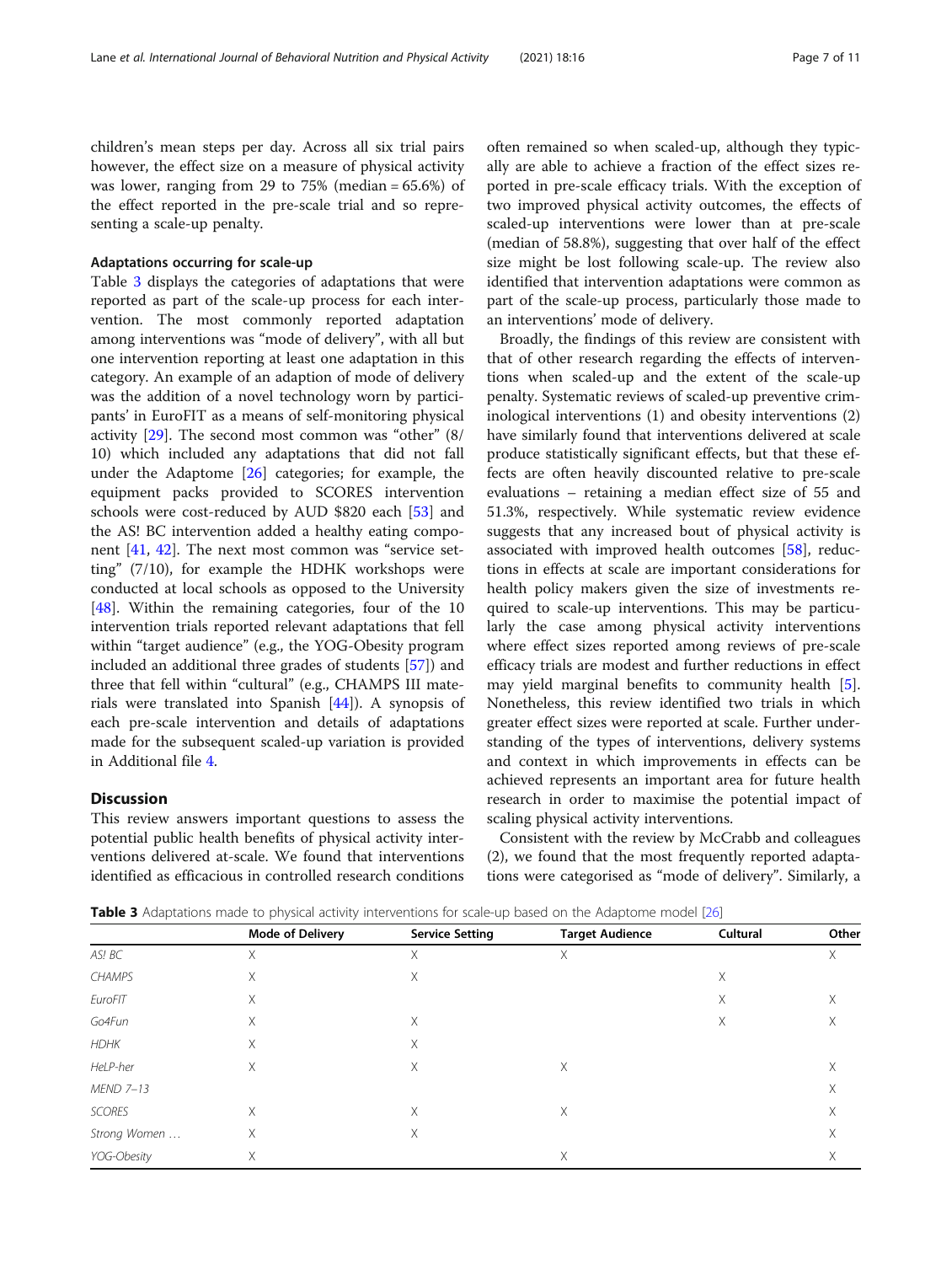2018 systematic review of 42 evidence-based public health interventions from across the globe (3) found that all of the interventions made "content" adaptations that met the definition for "mode of delivery" used in this review. There are numerous delivery modalities available for health interventions, the choice of which varies by factors such as cost, population reach, and fit with the delivery setting [\[59](#page-10-0)]. Modes of delivery used within controlled research conditions are often researcher intensive and costly. Such adaptations are likely necessary to make wide scale implementation of these interventions more achievable – that is, to reach a greater proportion of target populations at a reasonable cost  $[4, 60]$  $[4, 60]$  $[4, 60]$  $[4, 60]$  $[4, 60]$ . This might explain the common occurrence of these adaptations for disseminating public health interventions broadly.

Interestingly, some scaled-up reports including Euro-FIT  $[29]$  $[29]$ , HDHK  $[48]$  $[48]$ , Go4Fun  $[46]$  $[46]$  $[46]$  and SCORES  $[53]$  $[53]$  $[53]$ explicitly stated that the intervention was designed with the intent to be scaled-up. These interventions tended to report lower penalties than other trials [[29,](#page-9-0) [48](#page-9-0), [53](#page-9-0)]. The development of health interventions with early consideration of scale-up is important [\[61\]](#page-10-0) and may assist to preserve the effect size. Indeed assessing the effects of interventions using modalities suitable for delivery atscale and under more naturalistic research conditions might provide better insight for policy makers regarding the effects of these interventions when scaled in the real world, and reduce the magnitude of any scale-up penalty. Such 'practice-based evidence' could be generated through quality evaluations undertaken as part of government investments in physical activity program development and delivery. While most government funded health promotion programs are not evaluated [\[62](#page-10-0)], innovative and successful models of how researchers can work with and support routine quality pragmatic program evaluations are emerging [[63](#page-10-0)]. There are a number of frameworks [[2,](#page-8-0) [3](#page-8-0), [64\]](#page-10-0) and scalability assessment tools (4) available to assist with the design and scale-up of health interventions to support this work. Furthermore, the Pragmatic Explanatory Continuum Indicator Summary Tool (PRECIS-2) [[65](#page-10-0)] describes a range of pragmatic research trial design characteristics that may enhance the applicability of research findings to real world contexts and was designed to help match research design decisions to how the trial results are intended to be used. The more widespread application of such tools in the conduct of physical activity intervention trials appears warranted to facilitate their scale-up.

A number of limitations of this review are worth considering. We used relatively few search terms relating to scale-up and, despite the support of a robust search strategy, we may have missed potentially eligible studies that used comparable terms such as adoption or diffusion. We did not include those interventions which had been scaled-up without an initial RCT nor those without a report of its intentional delivery on a larger scale since an original efficacy trial. For example, although the CATCH intervention is a well-known scaled-up physical activity intervention, there were no eligible scaled-up reports available in the literature. More information regarding other scaled-up physical activity interventions that did not meet our eligibility criteria can be found in the 2018 systematic review by Reis and colleagues (6).

The restriction of this review to interventions that had been evaluated pre-scale via randomised trial may have also excluded other interventions that are not amenable to testing via randomised designs, such as those where changes to systems are undertaken as part of the intervention. Similarly, we identified interventions as effective based on findings of statistical significance  $(p < 0.05)$ . Statistical significance, however, is not a measure of the clinical or public health meaningfulness of improvements in physical activity. In light of these limitations, the review may have omitted interventions that may yield meaningful improvements in physical activity, and therefore have considerable scale-up potential. End-users should be mindful of both the size of the effect and the certainty of the estimate when appraising the benefits of physical activity interventions when scaled-up.

A further limitation is the exclusion of intermediate measures of physical activity (i.e., measures that correspond to an increase in physical activity) from data synthesis. For example, an increase in minutes of physical activity delivered by teachers in AS! BC (7). A broader inclusion criteria may have enabled capture of a greater pool of studies and yielded greater insights into the scale-up process.

Every effort was taken to standardize assessments of pre- and post-scale up effects, for example via comparing the same measure, instrument and pre-post or between group comparisons between pre-scale and scaleup evaluations. As such, we anticipated that differences between effects of interventions were likely due to the process of scaling up, be they related to adaptations to the intervention, its implementation, changes to the population groups (e.g., baseline activity levels) or other contextual factors. Such assertions still require further research to establish important effect modifiers. Further, other methodological differences such as seasonal variations in the assessment period, or the methods employed in statistical analyses may contribute to differences in the estimates of effects between pre- and post-scale reports.

Finally, we were unable to quantify the effect size difference (and potential scale-up penalty) for some interventions. Where we were able to perform this calculation, there were some instances in which the study design and/or primary measure used in the scaled-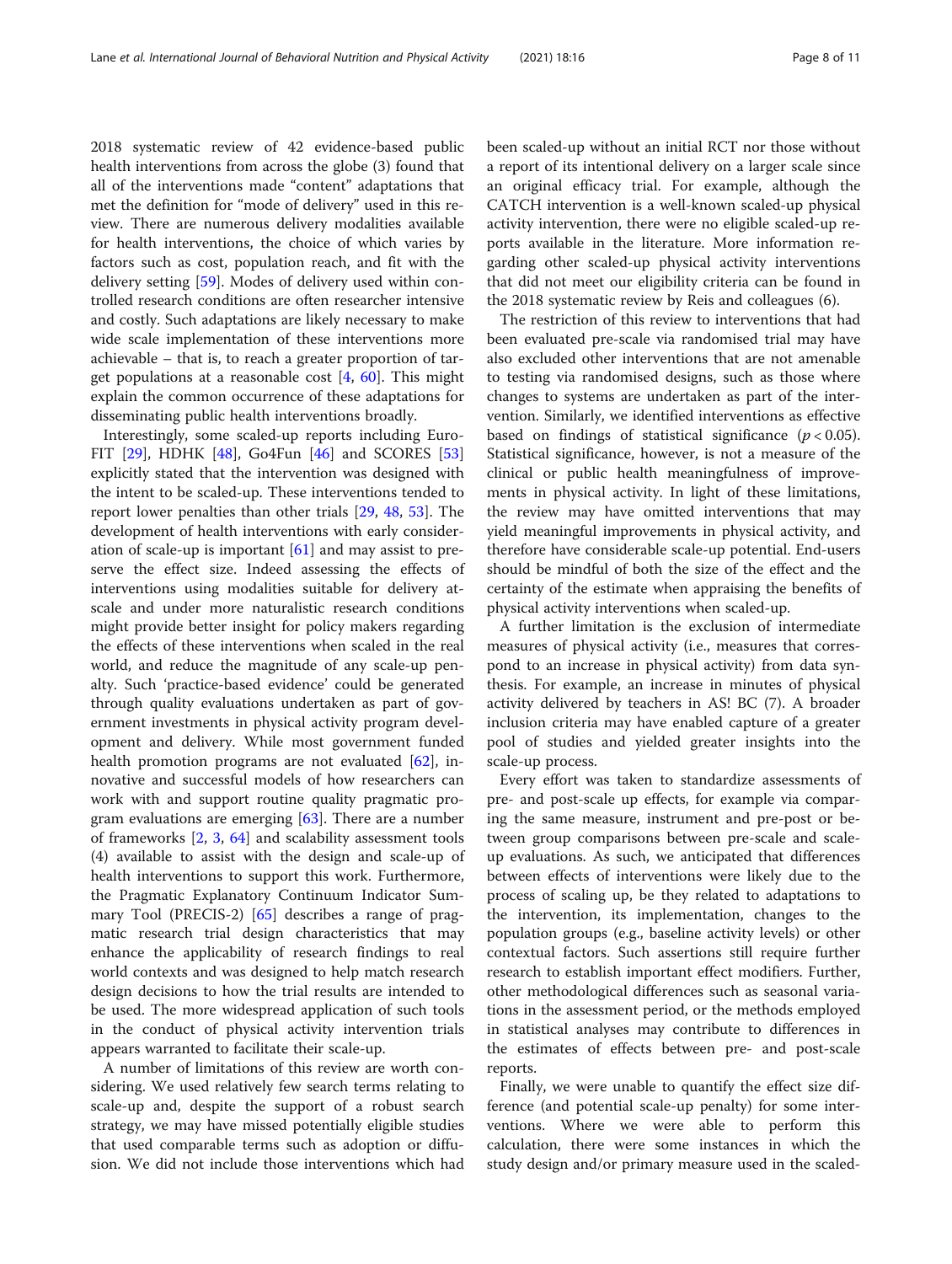<span id="page-8-0"></span>up evaluation did not match that of its corresponding pre-scale RCT [[44,](#page-9-0) [46\]](#page-9-0). As interventions move through stages of the research process – from efficacy, replication and effectiveness trials to then test dissemination, implementation and scale-up strategies – the need for assessment of their effects on individual physical activity behaviour (particularly assessed in the same way as efficacy trials) becomes less salient, and arguably unnecessary [\[66](#page-10-0), [67](#page-10-0)]. Nonetheless, the effects of scaled-up interventions which did not include measures of physical activity in this review, and whether a scale-up penalty has been incurred, remains unknown. The science of scale-up is a nascent field of research; as the evidence base grows so will the opportunity to address several of these limitations.

# Conclusions

Effective public health interventions, including those with an impact on physical activity levels, must be scaled-up to achieve population-wide health improvements [3, 4, [13](#page-9-0), [25](#page-9-0), [60,](#page-10-0) [64\]](#page-10-0). While even small improvements in physical activity can have a positive health impact, the effects of physical activity interventions are typically much smaller than reported in pre-scale efficacy trials. Appraising the extent to which reductions in effect may occur will be important for policy makers and practitioners to assess the likely population health benefits of investment in scale-up.

# Supplementary Information

The online version contains supplementary material available at [https://doi.](https://doi.org/10.1186/s12966-021-01080-4) [org/10.1186/s12966-021-01080-4.](https://doi.org/10.1186/s12966-021-01080-4)

Additional file 1. Additional file 2. Additional file 3. Additional file 4. Additional file 5.

#### Abbreviations

PRISMA: Preferred Reporting Items for Systematic Reviews and Meta-analysis; RCT: randomised controlled trial; MET: metabolic equivalent of task; MVPA: moderate vigorous physical activity

#### Acknowledgements

Not applicable.

#### Authors' contributions

LW conceived and designed the study. LW and SM developed the search strategy and SM conducted the search. CL, ML and JB screened studies for inclusion with LW acting as third reviewer for all stages. CL and SM extracted data with ML acting as a third reviewer. ML and JB analysed studies for RoB. CL and SM synthesized all data with LW and NN acting as third reviewers. CL, SM, LW, NN, PN, AB and AM interpreted results. CL drafted the manuscript with all co-authors contributing to drafts of the paper. All authors approved the final manuscript.

## Funding

This study was funded by a NSW Cancer Council Program Grant. They had no input into the design of the study; the collection, analysis, and interpretation of data; nor in writing the manuscript.

#### Availability of data and materials

The datasets used for the current study are available from the corresponding author on reasonable request.

## Ethics approval and consent to participate

Not applicable.

#### Consent for publication

Not applicable.

#### Competing interests

The authors declare that they have no competing interests.

#### Author details

<sup>1</sup>School of Medicine and Public Health, The University of Newcastle Newcastle, NSW, Australia. <sup>2</sup> Hunter New England Population Health, Hunter New England Area Health Service, Newcastle, NSW, Australia. <sup>3</sup>Priority Research Centre for Health Behaviour, The University of Newcastle, Newcastle, NSW, Australia. <sup>4</sup>Hunter Medical Research Institute, New Lambton Heights, NSW, Australia. <sup>5</sup>School of Exercise Science, Physical and Health Education, University of Victoria, Victoria, BC, Canada. <sup>6</sup>School of Public Health, University of Sydney, Sydney, NSW, Australia.

# Received: 25 June 2020 Accepted: 5 January 2021 Published online: 22 January 2021

#### References

- 1. Kohl HW III, Craig CL, Lambert EV, Inoue S, Alkandari JR, Leetongin G, et al. The pandemic of physical inactivity: global action for public health. Lancet. 2012;380(9838):294–305.
- 2. World Health Organization. Practical guidance for scaling up health service innovations. Geneva: World Health Organization; 2009.
- 3. Milat AJ, Newson R, King L, Rissel C, Wolfenden L, Bauman A, et al. A guide to scaling up population health interventions. Public Health Res Pract. 2016; 26(1):e2611604.
- 4. Milat AJ, King L, Bauman AE, Redman S. The concept of scalability: increasing the scale and potential adoption of health promotion interventions into policy and practice. Health Promot Int. 2012;28(3):285–98.
- 5. Finch M, Jones J, Yoong S, Wiggers J, Wolfenden L. Effectiveness of Centrebased childcare interventions in increasing child physical activity: a systematic review and meta-analysis for policymakers and practitioners. Obes Rev. 2016;17(5):412–28.
- 6. Yoong SL, Wolfenden L, Clinton-Mcharg T, Waters E, Pettman TL, Steele E, et al. Exploring the pragmatic and explanatory study design on outcomes of systematic reviews of public health interventions: a case study on obesity prevention trials. J Public Health. 2014;36(1):170–6.
- 7. McCrabb S, Lane C, Hall A, Milat A, Bauman A, Sutherland R, et al. Scalingup evidence-based obesity interventions: a systematic review assessing intervention adaptations and effectiveness and quantifying the scale-up penalty. Obes Rev. 2019;20(7):1–19.
- 8. Tommeraas T, Ogden T. Is there a scale-up penalty? Testing behavioral change in the scaling up of parent management training in Norway. Adm Policy Ment Health Ment Health Serv Res. 2017;44(2):203–16.
- Yohros A, Welsh BC. Understanding and quantifying the scale-up penalty: a systematic review of early developmental preventive interventions with criminological outcomes. J Dev Life Course Criminol. 2019;5:481-97.
- 10. Kilbourne AM, Neumann MS, Pincus HA, Bauer MS, Stall R. Implementing evidence-based interventions in health care: application of the replicating effective programs framework. Implement Sci. 2007;2(1):42.
- 11. Baumann A, Cabassa LJ, Stirman SW. Adaptation in dissemination and implementation science. In: Dissemination and implementation research in health: translating science to practice, vol. 2; 2017. p. 286–300.
- 12. Gray SM, McKay HA, Hoy CL, Lau E, Ahn R, Lusina-Furst S, et al. Getting ready for scale-up of an effective older adult physical activity program: characterizing the adaptation process. Prev Sci. 2020;21(3):355-65.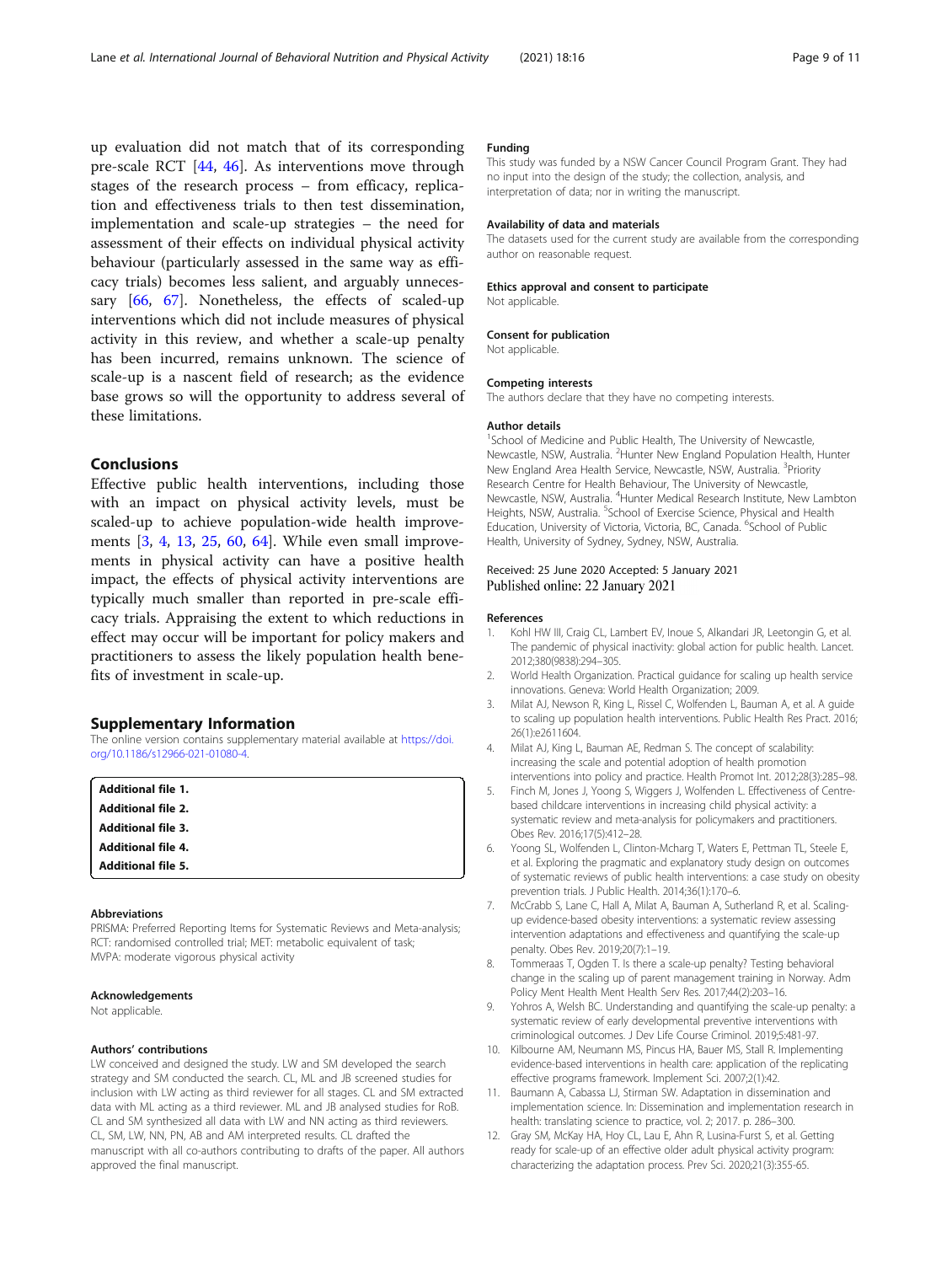- <span id="page-9-0"></span>13. Reis RS, Salvo D, Ogilvie D, Lambert EV, Goenka S, Brownson RC, et al. Scaling up physical activity interventions worldwide: stepping up to larger and smarter approaches to get people moving. Lancet. 2016;388(10051): 1337–48.
- 14. Barrera M Jr, Castro FG, Strycker LA, Toobert DJ. Cultural adaptations of behavioral health interventions: a progress report. J Consult Clin Psychol. 2013;81(2):196.
- 15. World Health Organization. Nine steps for developing a scaling-up strategy. 2010.
- 16. Milat A, Lee K, Conte K, Grunseit A, Wolfenden L, Van Nassau F, et al. Intervention Scalability Assessment Tool: A decision support tool for health policy makers and implementers. Health Res Policy Syst. 2020;18(1):1-17.
- 17. Higgins JPT, Green S, eds. Cochrane handbook for systematic reviews of interventions version 5.1.0 [updated March 2011]. The Cochrane Collaboration, 2011. [www.cochrane-handbook.org.](http://www.cochrane-handbook.org)
- 18. Milat AJ, Bauman A, Redman S. Narrative review of models and success factors for scaling up public health interventions. Implement Sci. 2015;10(1): 113.
- 19. Charif AB, Zomahoun HTV, LeBlanc A, Langlois L, Wolfenden L, Yoong SL, et al. Effective strategies for scaling up evidence-based practices in primary care: a systematic review. Implement Sci. 2017;12(1):139.
- 20. McFadyen T, Chai LK, Wyse R, Kingsland M, Yoong SL, Clinton-Mcharg T, et al. Strategies to improve the implementation of policies, practices or programmes in sporting organisations targeting poor diet, physical inactivity, obesity, risky alcohol use or tobacco use: a systematic review. BMJ Open. 2018;8(9):e019151.
- 21. Wolfenden L, Goldman S, Stacey FG, Grady A, Kingsland M, Williams CM, et al. Strategies to improve the implementation of workplace-based policies or practices targeting tobacco, alcohol, diet, physical activity and obesity. Cochrane Database Syst Rev. 2018;11:CD012439.
- 22. Wolfenden L, Nathan NK, Sutherland R, Yoong SL, Hodder RK, Wyse RJ, et al. Strategies for enhancing the implementation of school-based policies or practices targeting risk factors for chronic disease. Cochrane Database Syst Rev. 2017;11:CD011677.
- 23. Wolfenden L, Barnes C, Jones J, Finch M, Wyse RJ, Kingsland M, et al. Strategies to improve the implementation of healthy eating, physical activity and obesity prevention policies, practices or programmes within childcare services. Cochrane Database Syst Rev. 2020;2:CD011779.
- 24. Aarons GA, Sklar M, Mustanski B, Benbow N, Brown CH. "Scaling-out" evidence-based interventions to new populations or new health care delivery systems. Implement Sci. 2017;12(1):111.
- 25. Indig D, Lee K, Grunseit A, Milat A, Bauman A. Pathways for scaling up public health interventions. BMC Public Health. 2018;18(1):68.
- 26. Chambers DA, Norton WE. The adaptome: advancing the science of intervention adaptation. Am J Prev Med. 2016;51(4):S124–S31.
- 27. Sylvia LG, Bernstein EE, Hubbard JL, Keating L, Anderson EJ. Practical guide to measuring physical activity. J Acad Nutr Diet. 2014;114(2):199–208.
- 28. Hunt K, Wyke S, Gray CM, Anderson AS, Brady A, Bunn C, et al. A gendersensitised weight loss and healthy living programme for overweight and obese men delivered by Scottish premier league football clubs (FFIT): a pragmatic randomised controlled trial. Lancet. 2014;383(9924):1211–21.
- 29. Wyke S, Bunn C, Andersen E, Silva MN, Van Nassau F, McSkimming P, et al. The effect of a programme to improve men's sedentary time and physical activity: the European fans in training (EuroFIT) randomised controlled trial. PLoS Med. 2019;16(2):e1002736.
- 30. Kennedy SG, Smith JJ, Morgan PJ, Peralta LR, Hilland TA, Eather N, et al. Implementing resistance training in secondary schools: a cluster randomized controlled trial. Med Sci Sports Exerc. 2018;50(1):62–72.
- 31. Smith JJ, Morgan PJ, Plotnikoff RC, Dally KA, Salmon J, Okely AD, et al. Smart-phone obesity prevention trial for adolescent boys in low-income communities: the ATLAS RCT. Pediatrics. 2014;134(3):e723–e31.
- 32. Heath EM, Coleman KJ. Adoption and institutionalization of the child and adolescent trial for cardiovascular health (CATCH) in El Paso, Texas. Health Promotion Pract. 2003;4(2):157–64.
- 33. Luepker RV, Perry CL, McKinlay SM, Nader PR, Parcel GS, Stone EJ, et al. Outcomes of a field trial to improve children's dietary patterns and physical activity: the child and adolescent trial for cardiovascular health (CATCH). Jama. 1996;275(10):768–76.
- 34. Nigg C, Geller K, Adams P, Hamada M, Hwang P, Chung R. Successful dissemination of fun 5—a physical activity and nutrition program for children. Transl Behav Med. 2012;2(3):276–85.
- 35. Sallis JF, McKenzie TL, Alcaraz JE, Kolody B, Faucette N, Hovell MF. The effects of a 2-year physical education program (SPARK) on physical activity and fitness in elementary school students. Sports, play and active recreation for kids. Am J Public Health. 1997;87(8):1328–34.
- 36. Borys J-M, Richard P, Ruault Du Plessis H, Harper P, Levy E. Tackling health inequities and reducing obesity prevalence: the EPODE community-based approach. Ann Nutr Metab. 2016;68(2):35–8.
- 37. Alston JM, Chalfant JA, James JS. Evaluation of nutrition education by the dairy Council of California. In: The economics of commodity promotion programs: Lessons from California; 2005. p. 287–313.
- 38. Nyberg G, Norman Å, Sundblom E, Zeebari Z, Elinder LS. Effectiveness of a universal parental support programme to promote health behaviours and prevent overweight and obesity in 6-year-old children in disadvantaged areas, the Healthy School Start Study II, a cluster-randomised controlled trial. Int J Behav Nutr Phys Act. 2016;13(1):1-4.
- 39. Nyberg G, Sundblom E, Norman Å, Bohman B, Hagberg J, Elinder LS. Effectiveness of a universal parental support Programme to promote healthy dietary habits and physical activity and to prevent overweight and obesity in 6-year-old children: the healthy school start study, a clusterrandomised controlled trial. PLoS One. 2015;10(2):e0116876.
- 40. Naylor P-J, Macdonald HM, Warburton DE, Reed KE, McKay HA. An active school model to promote physical activity in elementary schools: action schools! BC. Br J Sports Med. 2008;42(5):338-43.
- 41. McKay HA, Macdonald HM, Nettlefold L, Masse LC, Day M, Naylor P-J. Action schools! BC implementation: from efficacy to effectiveness to scale-up. Br J Sports Med. 2015;49(4):210–8.
- 42. Mâsse LC, McKay H, Valente M, Brant R, Naylor P-J. Physical activity implementation in schools: a 4-year follow-up. Am J Prev Med. 2012;43(4):369–77.
- 43. Stewart AL, Verboncoeur CJ, McLellan BY, Gillis DE, Rush S, Mills KM, et al. Physical activity outcomes of CHAMPS II: a physical activity promotion program for older adults. J Gerontol Ser A Biol Med Sci. 2001;56(8):M465– M70.
- 44. Stewart AL, Gillis D, Grossman M, Castrillo M, McLellan B, Sperber N, et al. PEER REVIEWED: Diffusing a Research-based Physical Activity Promotion Program for Seniors Into Diverse Communities: CHAMPS III. Prev Chronic Dis. 2006;3(2):1-16.
- 45. Sacher PM, Kolotourou M, Chadwick PM, Cole TJ, Lawson MS, Lucas A, et al. Randomized controlled trial of the MEND program: a family-based community intervention for childhood obesity. Obesity. 2010;18(n1s):S62–S8.
- 46. Hardy LL, Mihrshahi S, Gale J, Nguyen B, Baur LA, O'Hara BJ. Translational research: are community-based child obesity treatment programs scalable? BMC Public Health. 2015;15(1):652.
- 47. Morgan PJ, Lubans DR, Callister R, Okely AD, Burrows TL, Fletcher R, et al. The 'healthy dads, healthy kids' randomized controlled trial: efficacy of a healthy lifestyle program for overweight fathers and their children. Int J Obes. 2011;35(3):436.
- 48. Morgan PJ, Collins CE, Plotnikoff RC, Callister R, Burrows T, Fletcher R, et al. The 'healthy dads, healthy kids' community randomized controlled trial: a community-based healthy lifestyle program for fathers and their children. Prev Med. 2014;61:90–9.
- 49. Lombard C, Deeks A, Jolley D, Ball K, Teede H. A low intensity, community based lifestyle programme to prevent weight gain in women with young children: cluster randomised controlled trial. BMJ. 2010;341(jul13 1):c3215.
- Lombard C, Harrison C, Kozica S, Zoungas S, Ranasinha S, Teede H. Preventing weight gain in women in rural communities: a cluster randomised controlled trial. PLoS Med. 2016;13(1):e1001941.
- 51. Fagg J, Chadwick P, Cole TJ, Cummins S, Goldstein H, Lewis H, et al. From trial to population: a study of a family-based community intervention for childhood overweight implemented at scale. Int J Obes. 2014;38(10):1343–9.
- 52. Cohen KE, Morgan PJ, Plotnikoff RC, Callister R, Lubans DR. Physical activity and skills intervention: SCORES cluster randomized controlled trial. Med Sci Sports Exerc. 2015;47(4):765–74.
- 53. Sutherland RL, Nathan NK, Lubans DR, Cohen K, Davies LJ, Desmet C, et al. An RCT to facilitate implementation of school practices known to increase physical activity. Am J Prev Med. 2017;53(6):818–28.
- 54. Folta SC, Lichtenstein AH, Seguin RA, Goldberg JP, Kuder JF, Nelson ME. The StrongWomen–healthy hearts program: reducing cardiovascular disease risk factors in rural sedentary, overweight, and obese midlife and older women. Am J Public Health. 2009;99(7):1271–7.
- 55. Folta SC, Seguin RA, Chui KKH, Clark V, Corbin MA, Goldberg JP, et al. National Dissemination of StrongWomen–healthy hearts: a community-